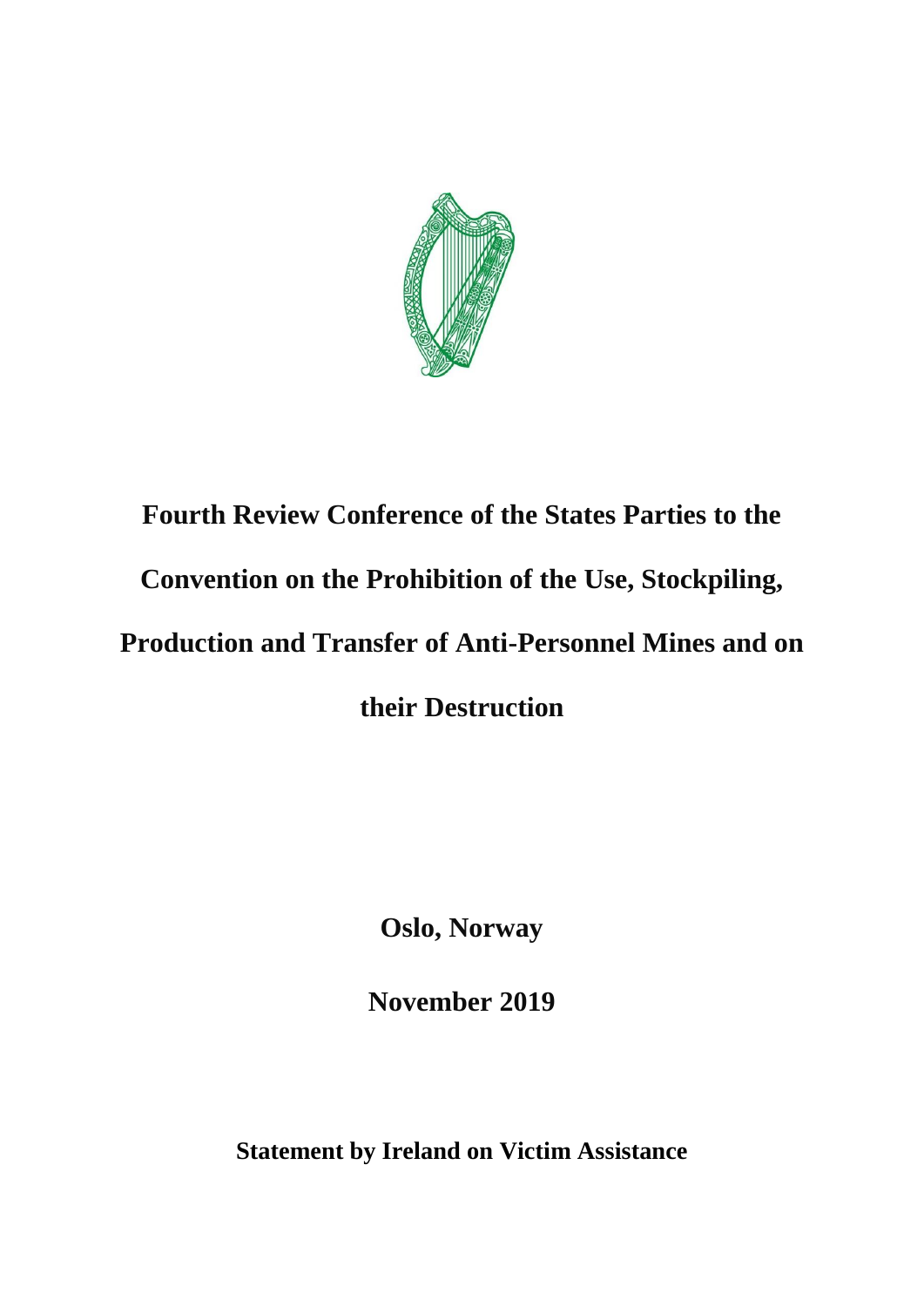## President,

At the outset, I would like to thank the members of the Committee on Victim Assistance for their work ahead of this Review Conference and for their presentation. I also wish to thank those states that provided updates about their victim assistance programmes and policies.

While we welcome the progress in the implementation of the actions on victim assistance since the Third Review Conference, we are concerned about the rise in the number of new victims in recent years. This trend not only underscores the importance of urgently stepping up our efforts to realise our shared goal of a world free of anti-personnel mines, but also of need to place victim assistance at the heart of mine action policies.

President,

The Ottawa Convention was the first multilateral arms control treaty to address the humanitarian needs of victims of a particular weapon system. For Ireland, Victim Assistance is a core element of our mine action and international development aid policies. In order for victim assistance efforts to be sustainable in the long run, they need to be integrated into broader disability policies. Ireland fully supports the importance that survivors participate in decision-and policy-making on issues affecting them and other spheres of society, on an equal basis and in a sustainable way.

## President,

The devastating impacts of anti-personnel mines not only affect those killed or injured by them, but also have a lasting impact on their families, communities and the populations still living in fear of unexploded landmines. As long as anti-personnel mines are produced, stockpiled and used, people will continue to be made victims and survivors of these mines.